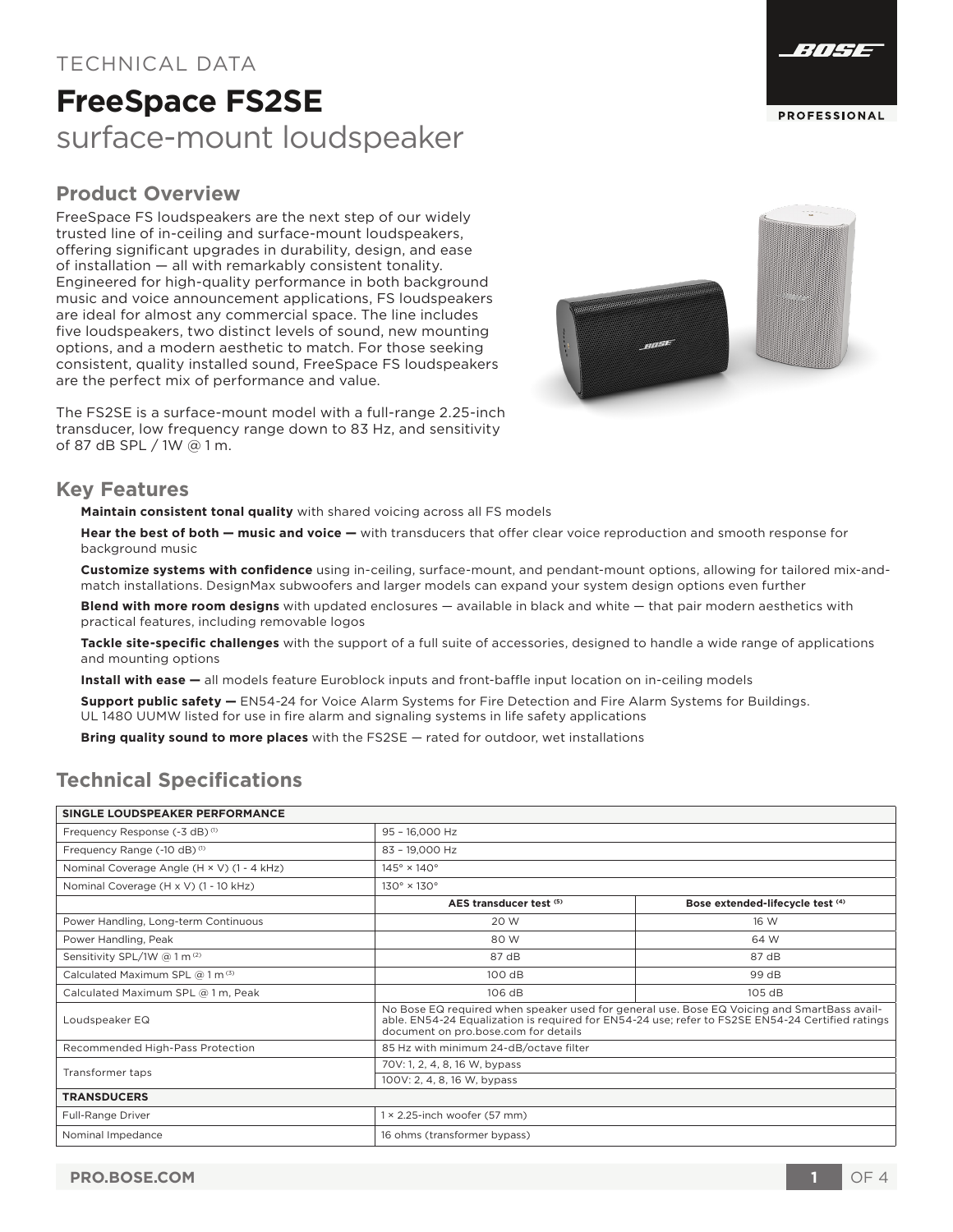## **FreeSpace FS2SE** surface-mount loudspeaker

| <b>PHYSICAL</b>                                             |                                                                                                                                                                                                                                                                                                                                                          |  |
|-------------------------------------------------------------|----------------------------------------------------------------------------------------------------------------------------------------------------------------------------------------------------------------------------------------------------------------------------------------------------------------------------------------------------------|--|
| Enclosure Material                                          | Engineered plastics, highly UV fade-resistant                                                                                                                                                                                                                                                                                                            |  |
| <b>Bracket Material</b>                                     | Powder-coated steel                                                                                                                                                                                                                                                                                                                                      |  |
| Grille                                                      | Perforated steel, powder-coated finish, tamper-resistant design                                                                                                                                                                                                                                                                                          |  |
| Logo                                                        | Rotatable, removable                                                                                                                                                                                                                                                                                                                                     |  |
| Color                                                       | Black (similar to Ral 9005). White (similar to Ral 9003)                                                                                                                                                                                                                                                                                                 |  |
| Environmental/Ingress Protection (6)                        | Rated for direct-exposure outdoor installations (IP55 per EN60529; IP33C per EN54-24). Suitable for<br>use outdoors in wet locations. Includes weather-resistant input cover. Optional accessory aluminum<br>grille for harsh environments to prevent red corrosion is available.                                                                        |  |
| Safety Agency                                               | Certification: EN54-24:2008 for Voice Alarm Systems, UL 1480 UUMW, CAN/ULC-S541 UUMW7 for<br>Speakers for Fire Alarm and Signaling Systems. Installation: NFPA 70, NFPA 72, CSA C22.1<br>Section 32<br>For EN54-24 specifications, Refer to FS2SE EN 54-24 Certified Ratings document on pro.bose.com.<br>EN54-24 Equilization required for EN54-24 use. |  |
| Operating Temperature Range                                 | -25 °C to 70 °C (-13 °F to 158 °F)                                                                                                                                                                                                                                                                                                                       |  |
| Connectors                                                  | Euroblock 6-pin connector with loop-through, mounted on top. Accepts 18 AWG (0.8 mm2) to 14<br>AWG (2.5 mm2) size wire. Includes input cover.                                                                                                                                                                                                            |  |
| Suspension/Mounting                                         | External U-bracket with bracket screws                                                                                                                                                                                                                                                                                                                   |  |
|                                                             | 7 preset mounting angles: 0°, +15°, +30°, or +45° for wall or ceiling placement                                                                                                                                                                                                                                                                          |  |
|                                                             | Two (2) rear M8 screw inserts for use with optional Ceiling Mount Ceiling Mount Bracket S2,<br>DMSBRKT pan-and-tilt bracket                                                                                                                                                                                                                              |  |
|                                                             | Safety cable can be used with either of two (2) rear M6 inserts when using included U-bracket,<br>or with either of two (2) side M5 inserts, when using optional brackets                                                                                                                                                                                |  |
| Dimensions $(H \times W \times D)$                          | $182 \times 113 \times 114$ mm $(7.1 \times 4.4 \times 4.5)$ in                                                                                                                                                                                                                                                                                          |  |
| Dimensions with Bracket $(H \times W \times D)$             | $196 \times 113 \times 135$ mm $(7.7 \times 4.4 \times 5.3)$ in                                                                                                                                                                                                                                                                                          |  |
| Net Weight, Loudspeaker with Grille and Bracket<br>(Single) | 1.43 kg (3.15 lb)                                                                                                                                                                                                                                                                                                                                        |  |
| Shipping Weight (Pair)                                      | 4.17 kg (9.2 lb)                                                                                                                                                                                                                                                                                                                                         |  |
| Included Accessories                                        | Each FS2SE includes one (1) Bose logo for vertical orientation, one (1) U-Bracket<br>and one (1) weather-resistant input cover                                                                                                                                                                                                                           |  |
| <b>Optional Accessories</b>                                 | Aluminum Grille kit (2-pack), DesignMax DMSBRKT pan-and-tilt bracket (for indoors),<br>Ceiling Mount Bracket S2, Ceramic Terminal and Thermal Fuse Kit (10-pack)                                                                                                                                                                                         |  |
| <b>PRODUCT CODES</b>                                        |                                                                                                                                                                                                                                                                                                                                                          |  |
| 841151-0310                                                 | FREESPACE FS2SE PAIR BLK                                                                                                                                                                                                                                                                                                                                 |  |
| 841151-0410                                                 | FREESPACE FS2SE PAIR WHT                                                                                                                                                                                                                                                                                                                                 |  |

Footnotes

(2) Sensitivity measured on-axis in half-space environment averaged 100 Hz – 10 kHz using recommended high-pass protection<br>(3) Maximum SPL calculated from sensitivity and power handling specifications, exclusive of power c

(4) Bose extended-lifecycle test using pink noise filtered to meet IEC268-5, 6-dB crest factor, 500-hour duration

(5) AES standard 2-hour duration with IEC system noise (6) Tested to iP55 per EN60529 when used in General Purpose Audio applications. Tested to iP33C per EN5 54-24 for fire and

 evacuation notification applications (7) Measured in whole-space environment

<sup>(1)</sup> Frequency response and range measured on-axis in half-space environment with recommended EQ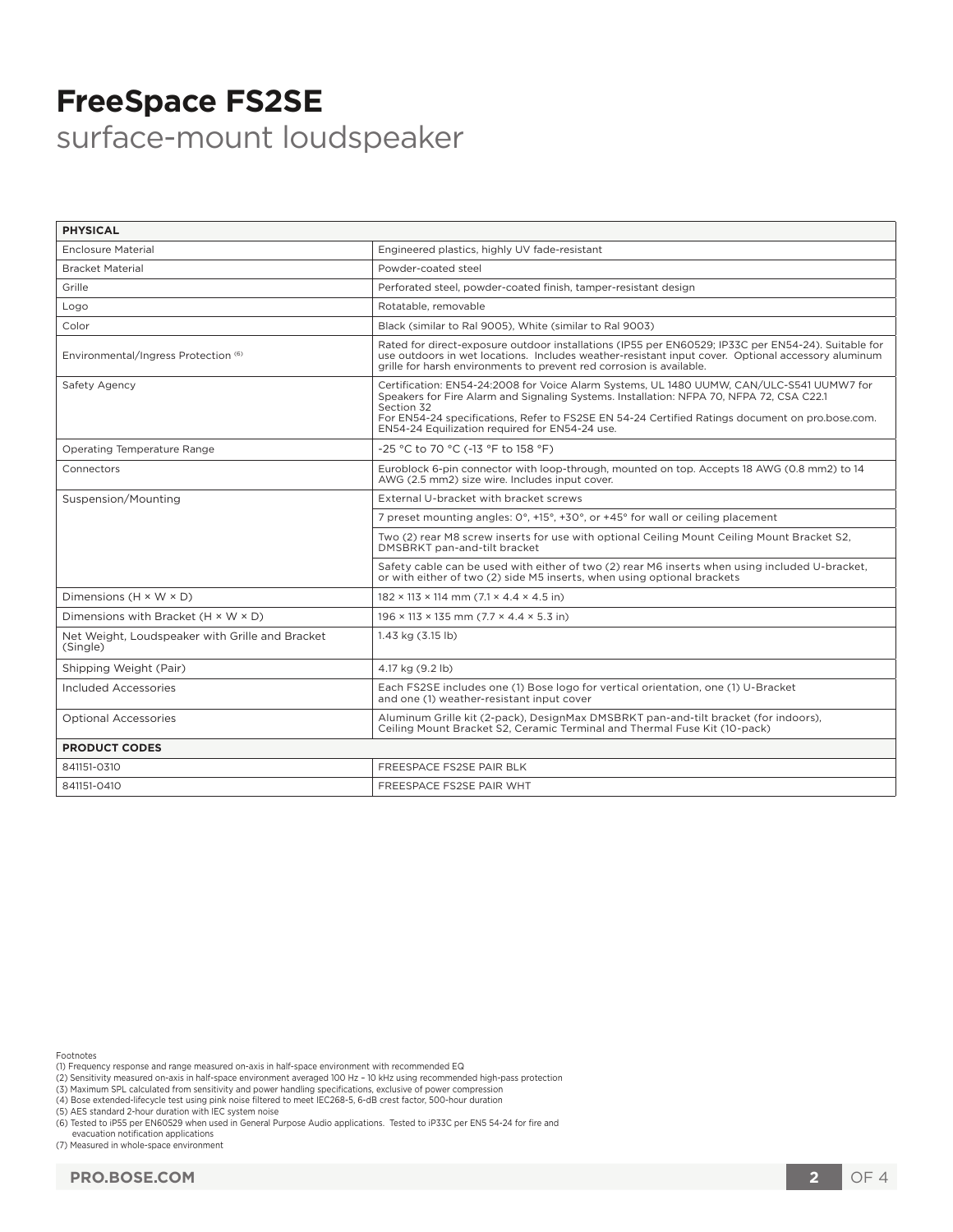# **FreeSpace FS2SE**

surface-mount loudspeaker

#### 100 95 90 85  $\frac{1}{\sqrt{6}}$  80 SPL (dB) 75 SPL 70 65 60 Bose EQ Voicing Raw (HPF only) 55 50 20 100 1000 10000 20000 Frequency (Hz)

## **On-Axis Frequency Response**

## **Impedance**



## **Beamwidth7**